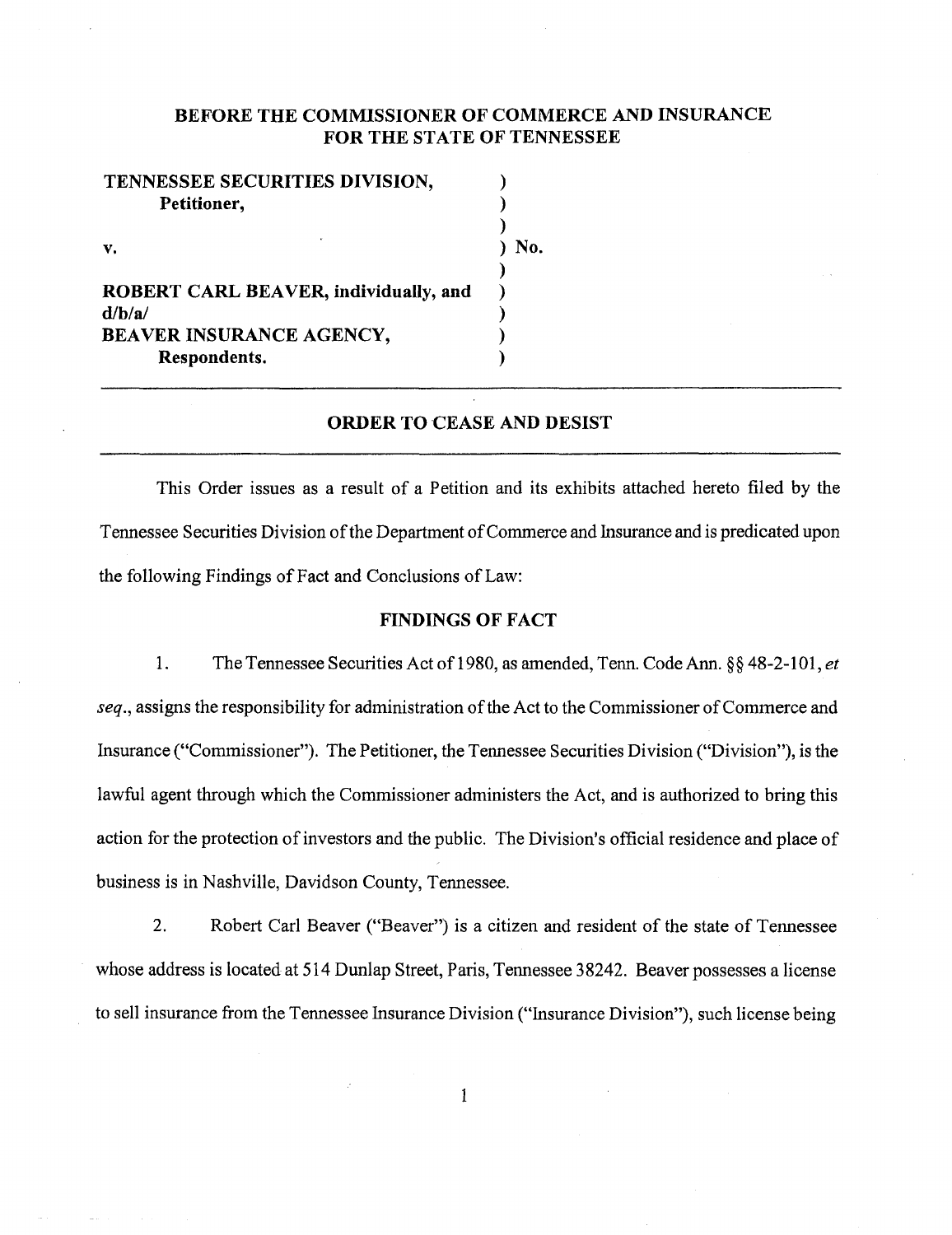1976. Beaver has never been registered with the Division as a broker-dealer, investment adviser or agent thereof.

3. Beaver Insurance Agency ("BIA") is a business entity with its principal place of business located at P.O. Box 1307, Paris, Tennessee 38242. BIA has never been registered with the Division as a broker-dealer, investment adviser or agent thereof.

4. Currently, Beaver is operating an investment contract and/or promissory note scheme wherein he solicits funds from investors in return for promises of returns of twenty (20) to twentyfive (25) percent interest for a twelve (12) to eighteen (18) month period. Beaver has admitted in testimony before the Division that he has not used the funds that he has received from his investors to participate in any specific investments but has instead held the funds for any investment opportunity in which he wishes to participate. Beaver has also stated that he has held such funds in the checking account that he uses to pay the expenses ofBIA and that he has used such funds for his personal use as well.

5. On or about March 7, 2001, the Division received a complaint from a Tennessee resident regarding the sale of high interest rate promissory notes ("HIPNs") by Beaver and BIA which guaranteed interest payments of eighteen percent to twenty percent (18-20%) per annum as a return on principal loaned to Beaver and BIA.

6. On or about August 28, 2001, the Division conducted a investigative interview ("Interview") in which Beaver was directed to appear pursuant to a *subpoena ad testificandum and duces tecum.* (A copy of the Interview transcript is attached hereto and marked as Exhibit 1 ).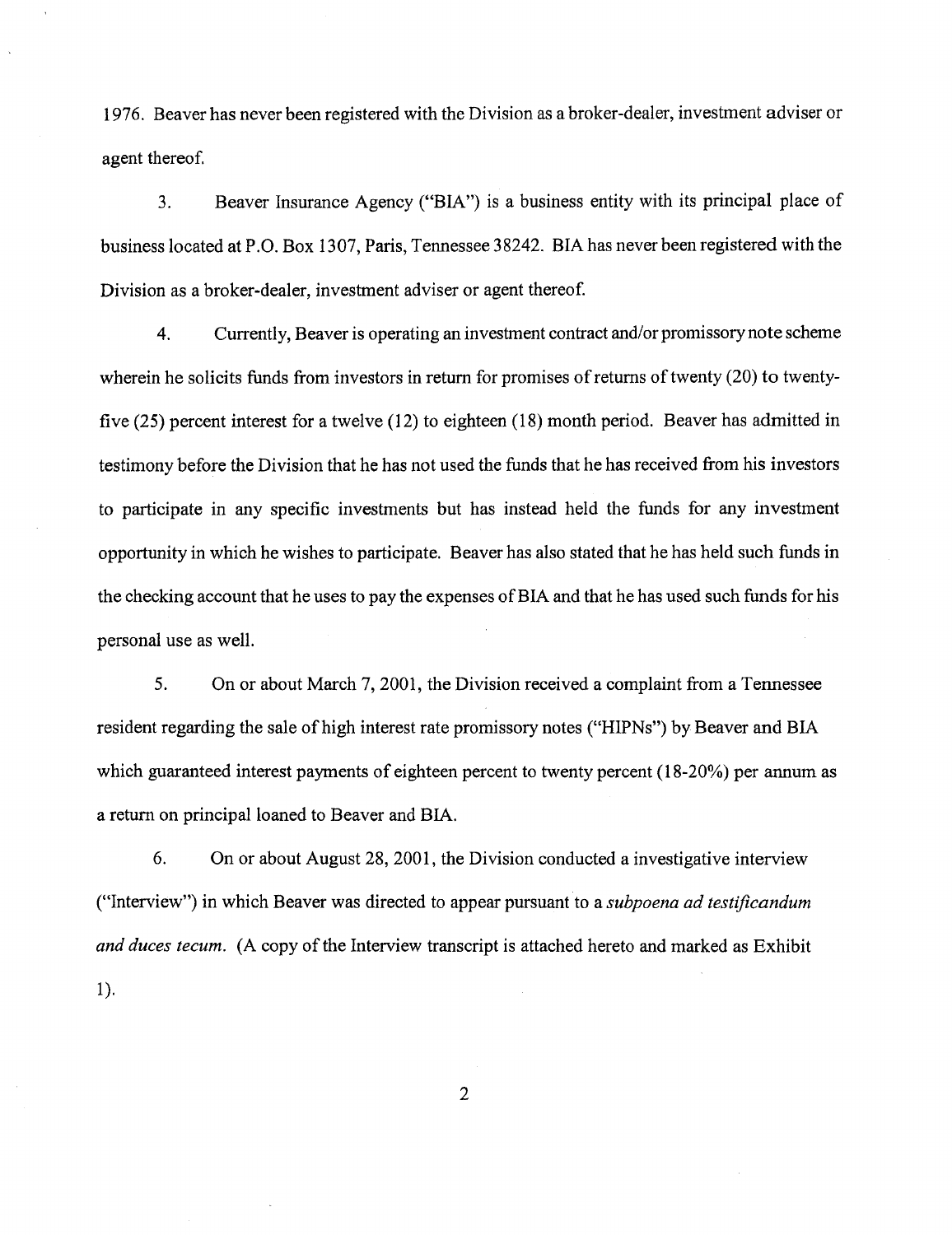7. Beaver offered investments to Lorene Bridges ("Bridges") that would pay a return of twenty percent (20%) over a two (2) year period. Beaver represented to Bridges he could provide a better rate of return on the principal invested by Bridges than she could obtain through investing her money in a certificate of deposit.

8. Beaver prepared a schedule for Bridges ("Bridges Schedule") of interest payments due to Bridges over a twenty-four (24) month period, beginning on June 1, 2000 and ending on May 1, 2002. (A copy of the Bridges Schedule is attached hereto and marked as Exhibit 2). The Bridges Schedule indicates that Beaver promised Bridges a twenty percent (20%) rate of return on her initial investment of forty-three thousand seven hundred dollars (\$43,700.00) by Bridges.

9. Beaver intended to use the principal from Bridges to invest in a real estate venture with an unnamed person ("Partner  $#1$ "), who would act as Beaver's partner. Beaver stated that Bridges did not know the identity of Partner #1 or the type of investment that her principal was used to finance.

10. Beaver placed Bridges' investment in his business checking account that he used for BIA. Beaver part of Bridges' investment to pay for his personal expenses. Beaver did not have a contract with Partner #1 regarding the investment of Bridges funds by Beaver and Partner #1.

11. In addition, Beaver offered to make an investment for James and Brenda Wimberly (hereinafter collectively referred to as the "Wimberlys) on which he would pay eighteen percent (18%) interest. Beaver received eighteen thousand nine hundred dollars (\$18,900.000) from the Wimberlys as their principal for the investment.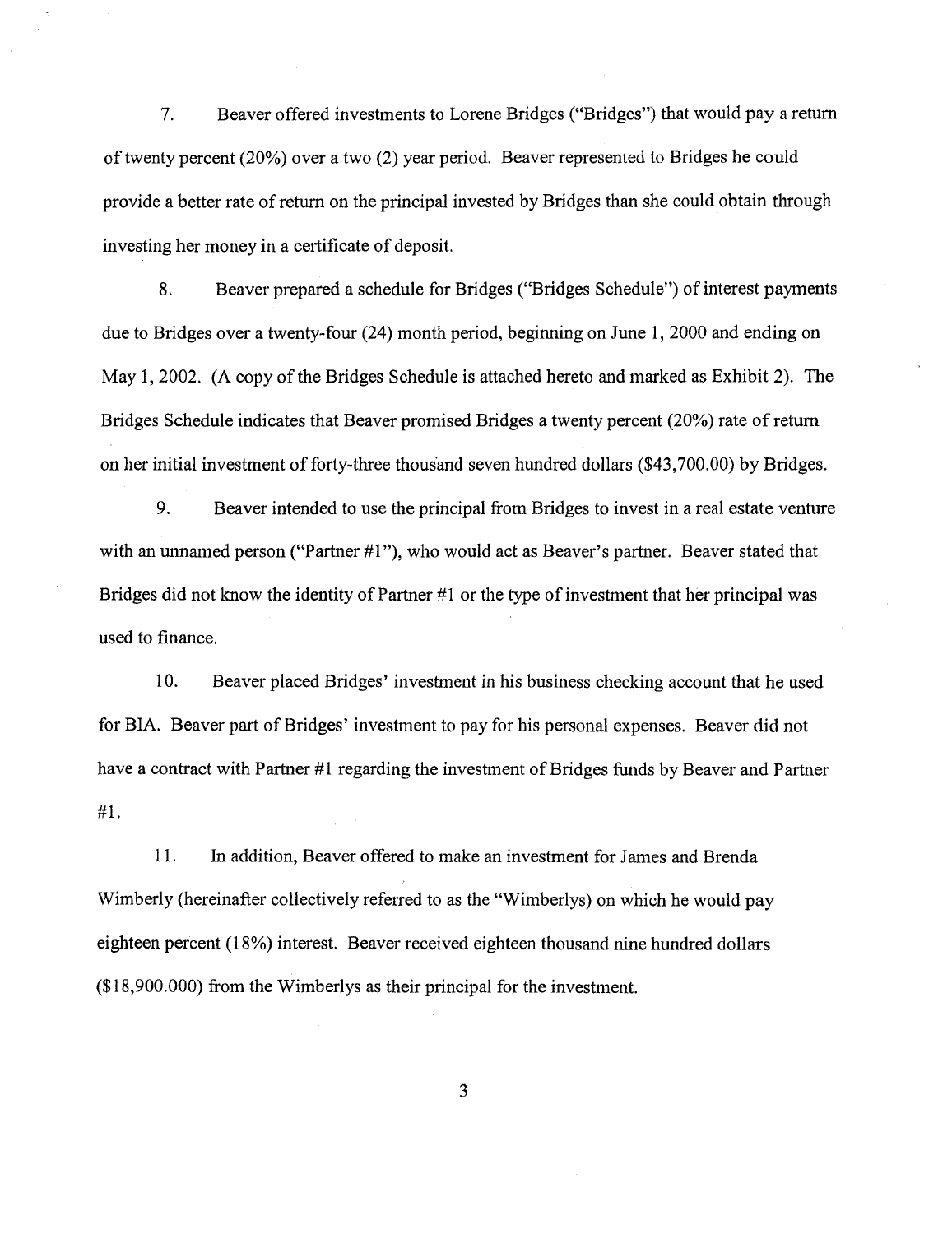12. Beaver prepared a schedule for the Wimberlys ("Wimberly Schedule") of interest payments due to the Wimberlys over a twelve (12) month period, beginning on February 26, 2001 and ending on January 26, 2002. (A copy of the Wimberly Schedule is attached hereto and marked as Exhibit 3).

13. The handwriting on the Wimberly Schedule has been identified by Beaver as his own handwriting. The Wimberly Schedule indicates that Beaver would pay the Wimberlys eighteen percent (18%) interest on their investment of eighteen thousand nine hundred dollars (\$18,900.00). Beaver represented to the Wimberlys that he would invest their investment in automobiles purchased at an auction which Beaver and his partner, James McKinney ("McKinney"), then intended to resell at a profit at a later time.

14. Beaver placed the Wimberlys' principal into the checking account he maintained for BIA and his personal expenses. Beaver then used some of the Wimberlys' principal to pay off a personal loan on a Jeep he owned and to pay the expenses of BIA. Beaver failed to make any investments with the Wimberlys' principal of eighteen thousand nine hundred dollars (\$18,900.00).

15. Beaver offered to make an investment for Virginia Bunton ("Bunton"). Beaver prepared a schedule for Bunton ("Bunton Schedule") which indicated that Bunton had given Beaver eight thousand one hundred dollars (\$8,100.00) and that Beaver had promised to pay Bunton eighteen percent (18%) interest on her investment beginning on July 6, 2000 and ending on June 6, 2001. Beaver did not invest Bunton's principal in any investment, but placed the funds from Bunton into the checking account he maintained for himself and BIA.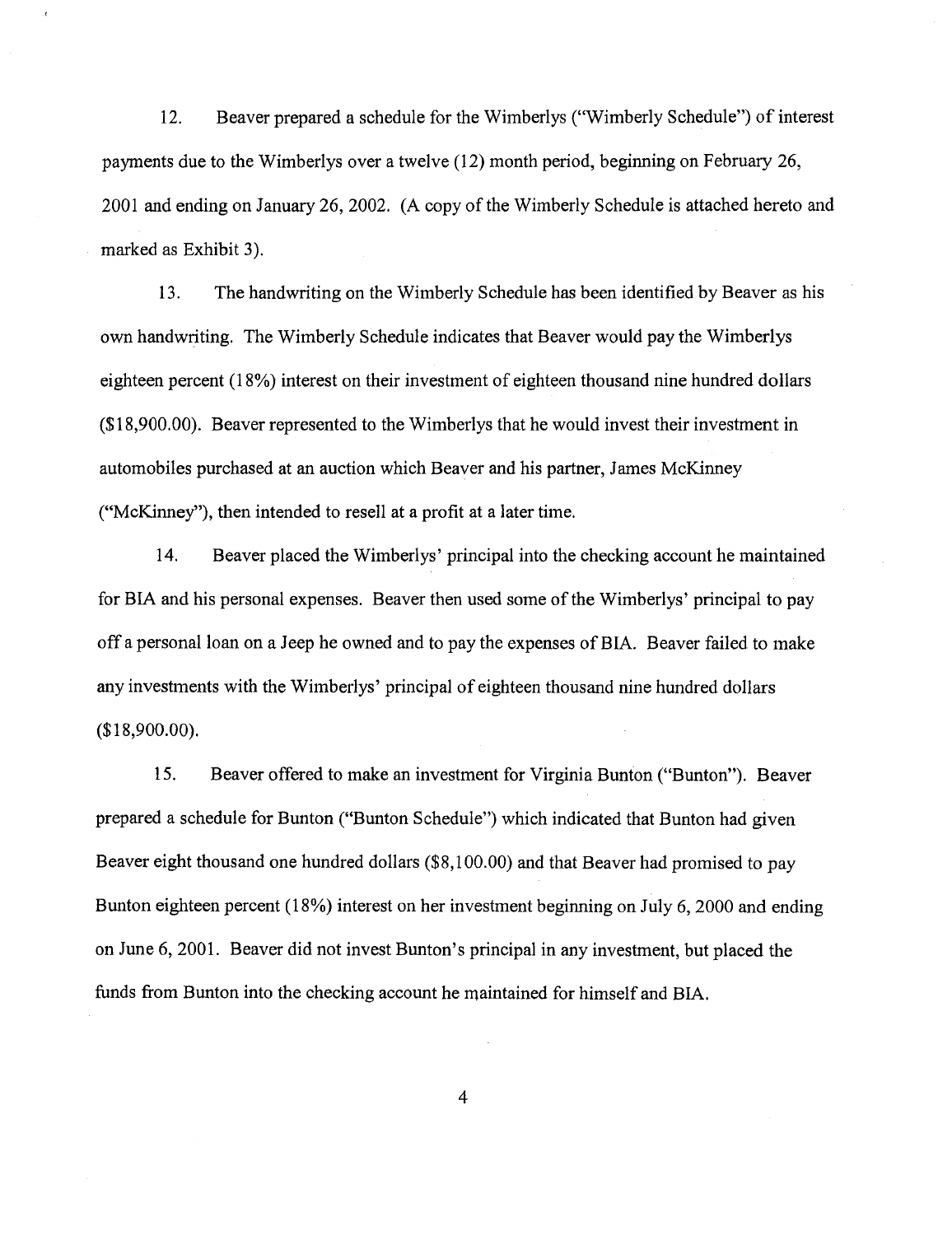16. On or about December 11, 2001, the Division served a *subpoena duces tecum*  issued by the Commissioner on December 7, 2001, upon the custodian of records for Perry, McCain and Boyd ("PMB") which sought certain records from PMB relating to the Division's investigation of Beaver and BIA. (A copy of the *subpoena* is attached hereto and marked as Exhibit 5).

17. On or about December 18,2001, the Division received a letter from Lynn McCain ("McCain"), a partner in PMB, who stated that was producing "the complete file" on Beaver that PMB had in its possession and that he had enclosed records of "computer-generated amortization schedules" which detailed Beaver's transactions with various individuals. (A copy of the letter and records produced by PMB is attached hereto and marked as collective Exhibit 6). McCain stated in his letter to the Division that Beaver would "give [PMB] handwritten information to prepare the amortization schedules" and that PMB prepared the schedules as instructed by Beaver.

18. The documents produced by PMB ("PMB Documents") indicate that Beaver offered investments similar to those described in  $\P$  7-19 above to eight (8) individuals in 2001.

19. On or about September 10, 2001 Beaver instructed PMB to prepare an amortization schedule ("Jeter Schedule") for Jewel Jeter ("Jeter") due to the fact that Jeter had invested thirty thousand dollars (\$30,000.00) with Beaver. Beaver was to pay an interest rate of twenty-five percent (25%) on Jeter's investment with Beaver, and was to receive monthly interest payments from Beaver beginning on October 10,2001 and ending on September 10,2002, under the terms of the Jeter Schedule.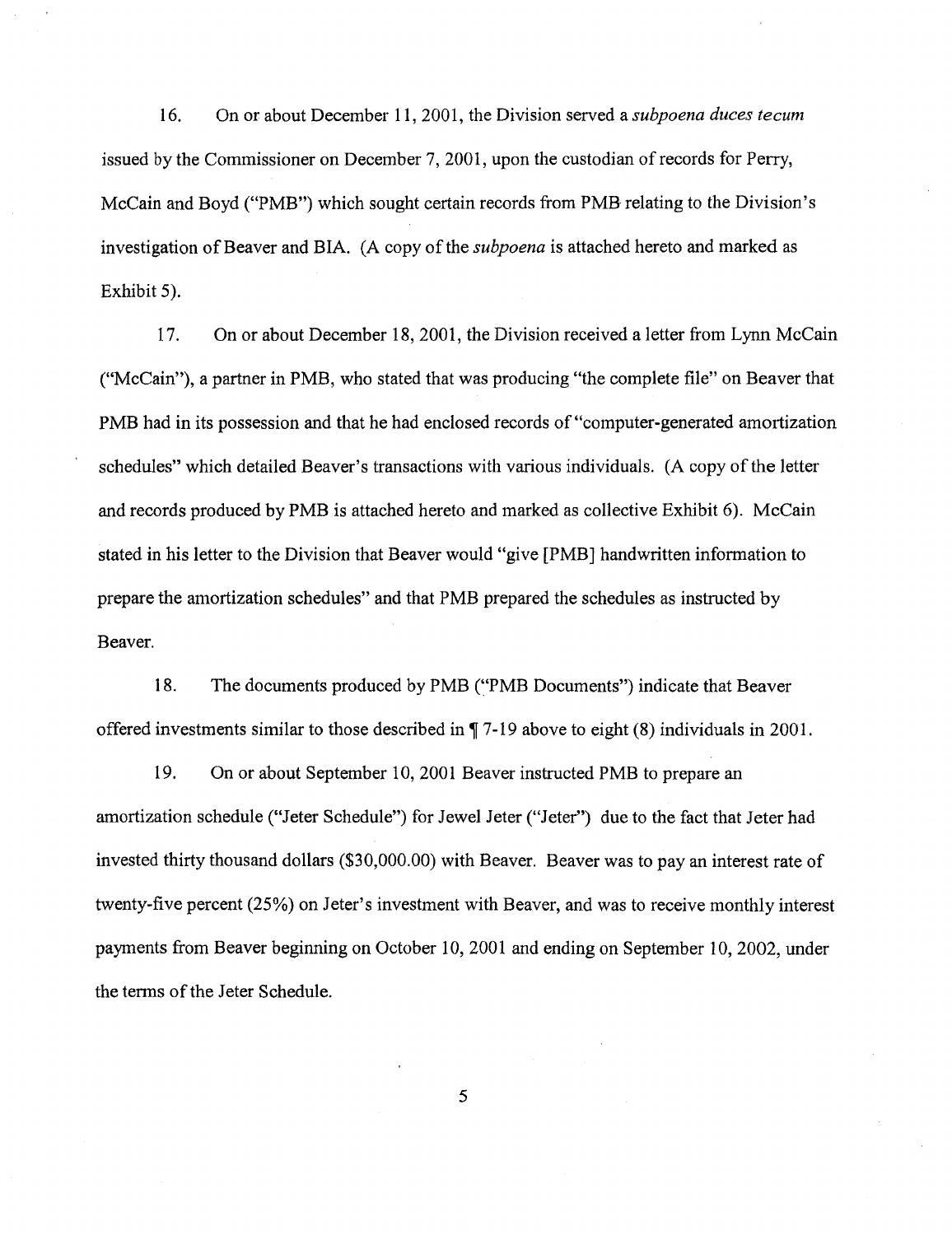20. On or about October 2, 2001, Beaver instructed PMB to prepare an amortization schedule ("Armijo Schedule") for Nancy R. Armijo ("Armijo") due to the fact that Armijo had invested forty thousand dollars (\$40,000.00) with Beaver. Beaver was to pay Armijo an interest rate of twenty-five percent (25%) on her investment with Beaver, and was to receive monthly interest payments from Beaver beginning on October 2, 2001 and ending on October 2, 2002, under the terms of the Armijo Schedule.

21. On or about October 9, 2001, Beaver instructed PMB to prepare an amortization schedule ("B. Bunton Schedule") for Bill Bunton ("B. Bunton") due to the fact that B. Bunton had invested thirty-eight thousand dollars (\$38,000.00) with Beaver on October 9, 2001. Beaver was to pay B. Bunton an interest rate of twenty-two percent (22%) on his investment with Beaver, and was to receive monthly interest payments from Beaver beginning on November 9, 2001 and ending on October 9, 2002, under the terms of the B. Bunton Schedule.

22. On or about October 9, 2001, Beaver instructed PMB to prepare an amortization schedule ("Bunton Schedule #2") for Bunton due to the fact that Bunton has invested ten thousand five hundred dollars (\$10,500.00) with Beaver on October 9, 2001. Beaver was to pay Bunton an interest rate of twenty-three percent (23%) interest on her investment with Beaver, and was to receive monthly interest payments from Beaver beginning on November 9, 2001 and ending on October 9, 2002, under the terms of the Bunton Schedule #2.

23. On or about October 10, 2001, Beaver instructed PMB to prepare an amortization schedule ("Wimberly Schedule #2") for the Wimberlys due to the fact that the Wimberlys had invested sixteen thousand five hundred dollars (\$16,500.00) with Beaver on October 10 , 2001. Beaver was to pay the Wimberlys an interest rate of twenty percent (20%) on their investment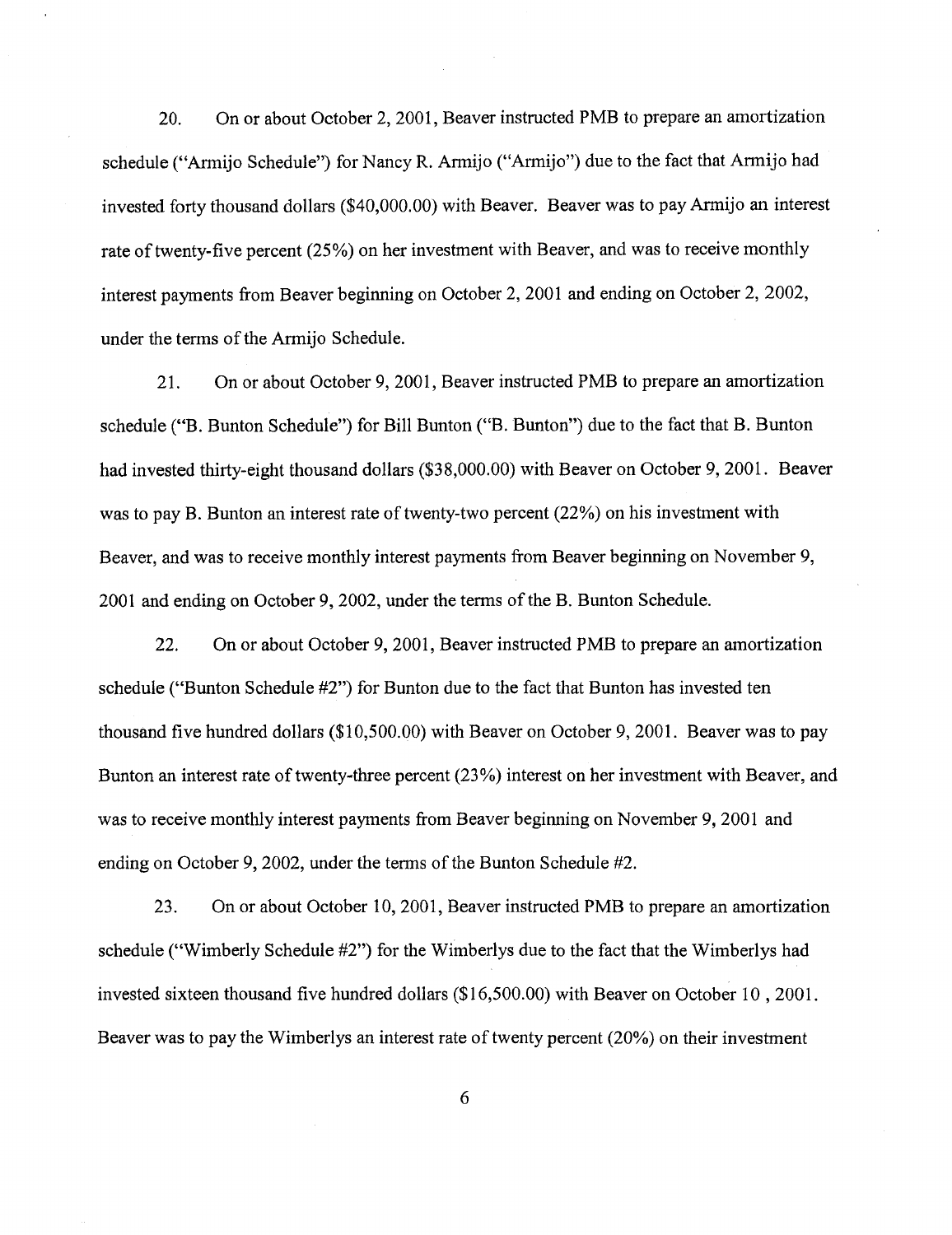with Beaver, and were to receive monthly interest payments from Beaver beginning on November 10, 2001 and ending on October 10, 2002, under the terms of the Wimberly Schedule #2.

24. On or about October 10,2001, Beaver instructed PMB to prepare an amortization schedule ("Wimberly Schedule #3") for the Wimberlys due to the fact that the Wimberlys invested twenty-two thousand dollars (\$22,000.00) with Beaver on October 10, 2001. Beaver was to pay the Wimberlys an interest rate of twenty percent (20%) on their investment with Beaver, and were to receive monthly interest payments from Beaver beginning on November 10, 2001 and ending on October 10, 2002, under the terms of the Wimberly Schedule  $#3$ .

25. On or about October 11, 2001, Beaver instructed PMB to prepare an amortization schedule ("J. Wimberly Schedule") for John A. Wimberly ("J. Wimberly") due to the fact that J. Wimberly invested eleven thousand dollars (\$11 ,000.00) with Beaver on October 11 , 2001. Beaver was to pay Wimberly an interest rate of eighteen percent (18%) on his investment with Beaver, and was to receive monthly interest payments from Beaver beginning on November 11, 2001 and ending on April11, 2003, under the terms of the J. Wimberly Schedule.

26. On or about October 30, 2001, Beaver instructed PMB to prepare an amortization schedule ("Dowdy Schedule") for the Clara Dowdy ("Dowdy") due to the fact that Dowdy invested eleven thousand five hundred dollars (\$11,500.00) with Beaver on October 30, 2001. Beaver was to pay Dowdy an interest rate of twenty percent (20%) interest on her investment with Beaver, and was to receive monthly interest payments from Beaver beginning on November 30, 2001 and ending on October 31, 2002, under the terms of the Dowdy Schedule.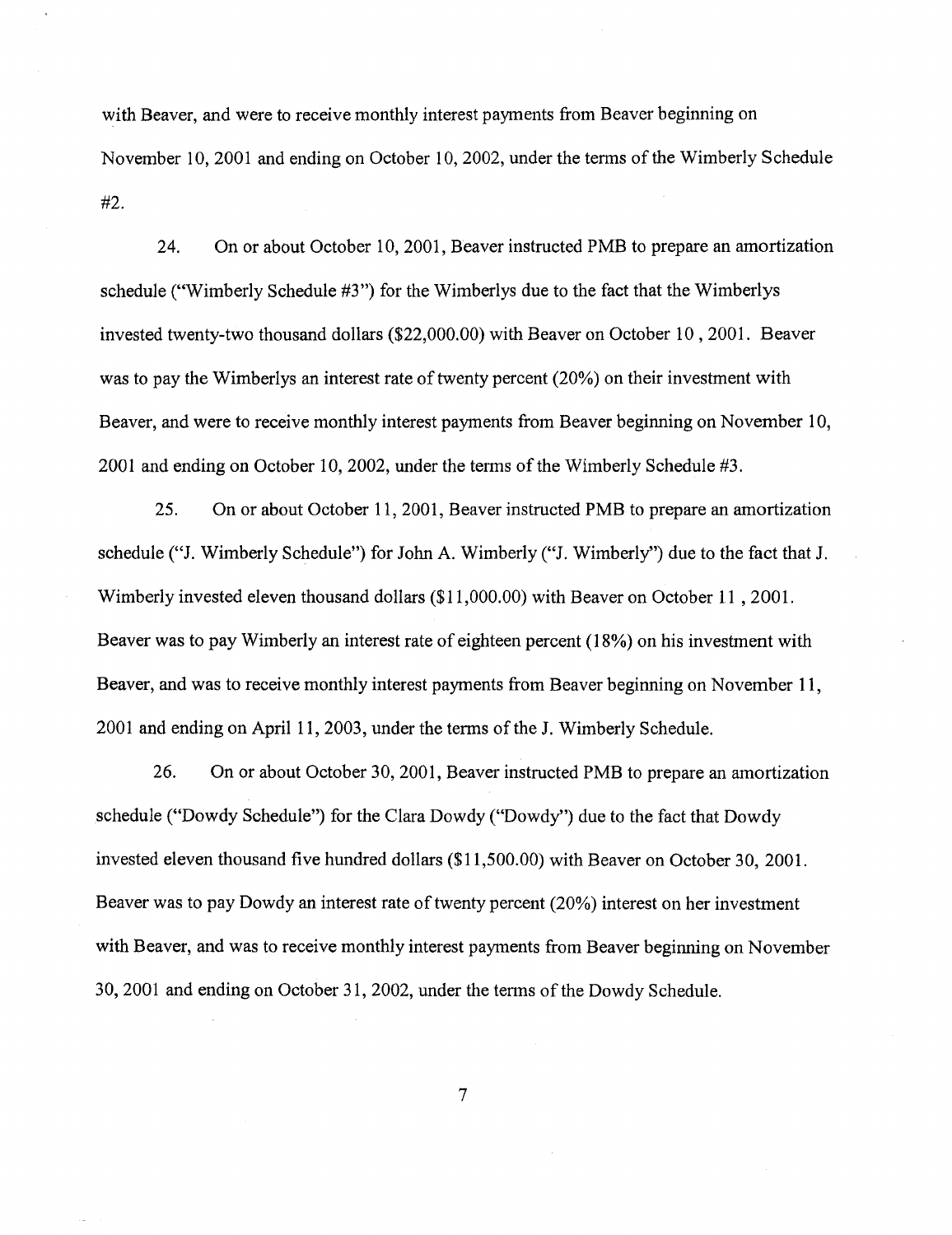27. On or about November 23, 2001, the Division served a *subpoena duces tecum*  ("CB Subpoena") on the custodian of records for Commercial Bank  $&$  Trust Company ("CB"), located in Paris, Tennessee. (A copy of the CB Subpoena is attached hereto and marked as Exhibit 7). The CB Subpoena was served after compliance with the requirements of the Financial Records Privacy Act, at Tenn. Code Ann. § 45-10-106.

28. Pursuant to the CB Subpoena, CB produced records of the checking account for BIA and Beaver ("BIA Account") from January 1, 1996 to November 23, 2001. Spreadsheets of these records ("CB Records") were prepared by the Division which demonstrate the activity in the BIA account from 1996 to 2001. (Copies of the spreadsheets are attached hereto and marked collectively as Exhibit 8).

29. In 1996, Beaver deposited two hundred thousand ninety-nine thousand six hundred thirty dollars and thirteen cents (\$299,630.13) in the BIA Account and withdrew one hundred thirty-six thousand seven hundred seventy-eight dollars and thirteen cents (\$136,778.13) was withdrawn from the BIA Account.

30. In 1997, Beaver deposited three hundred seventy-three thousand five hundred six dollars and eighty cents (\$373,506.80) in the BIA Account and withdrew three hundred seventyone thousand five hundred forty-eight dollars and seventy cents (\$371,548.70).

31. In 1998, Beaver deposited four hundred fifty-nine thousand eight hundred fiftyone dollars and fourteen cents (\$459,851.14) in the BIA Account by Beaver and withdrew hundred seventy-three thousand seven hundred nineteen dollars and seventy-seven cents (\$373,719.77).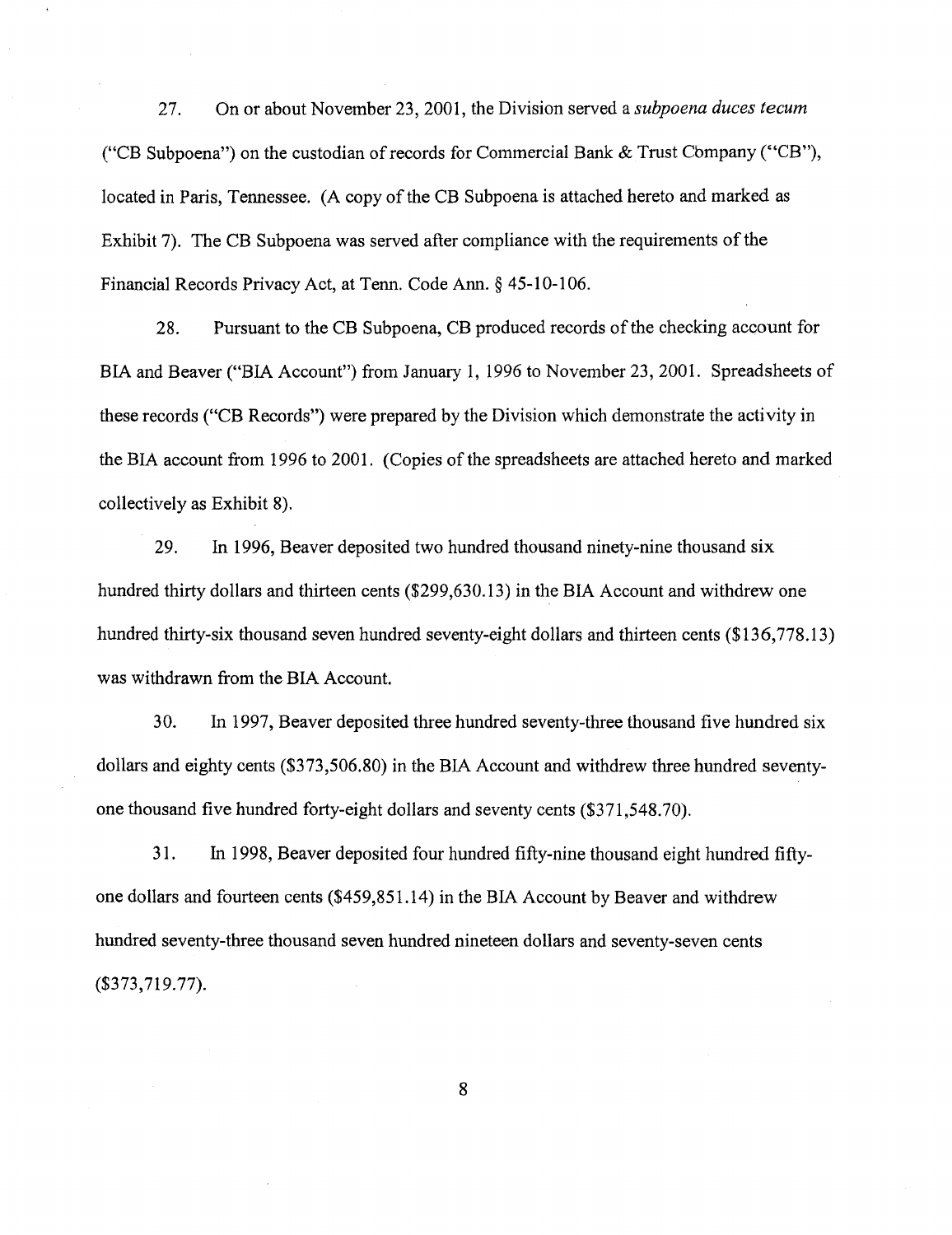32. In 1999, Beaver deposited four hundred twenty-one thousand six hundred fiftyeight dollars and thirty-four cents (\$421,658.34) in the BIA Account and withdrew four hundred ninety-seven thousand eight hundred eighty-three dollars and seventy-two cents (\$497,883.72).

33. In 2000, Beaver deposited seven hundred thirty-nine thousand five hundred fiftyseven dollars and twelve cents (\$739,557.12) in the BIA Account and withdrew six hundred eighty-three thousand six hundred fifty-two dollars and eighty cents (\$683,652.80).

34. In 2001, Beaver deposited nine hundred thousand forty-one dollars and sixty-eight cents (\$900,041.68) in the BIA Account and withdrew nine hundred nine thousand eighty-eight dollars and thirty-nine cents (\$909,088.39).

35. From May 2001 through November 2001, a number of individuals gave checks to Beaver for amounts ranging from one thousand dollars (\$1,000.00) to one hundred thirty-five thousand dollars (\$135,000.00). Based upon information and belief, these checks do not correspond to premium payments for any insurance policies submitted by Beaver and/or BIA. Further, several of the checks correspond to payments made to Beaver for the above-mentioned purchases of promissory notes by the investors of Beaver described herein.

36. On or about April 30, 2002, the Division received documents from the Insurance Division ("Beaver Ins. Documents") which indicate that Beaver has only written four (4) insurance policies to date, with three of those policies being written in 1999. (Copies of the Beaver Ins. Documents are attached hereto and marked as Exhibit 9).

37. In the Interview, Beaver stated that he had reported an annual income of thirty-six thousand dollars (\$36,000.00) to the Internal Revenue Service for his 2000 income tax statement. Exhibit 1 at 44.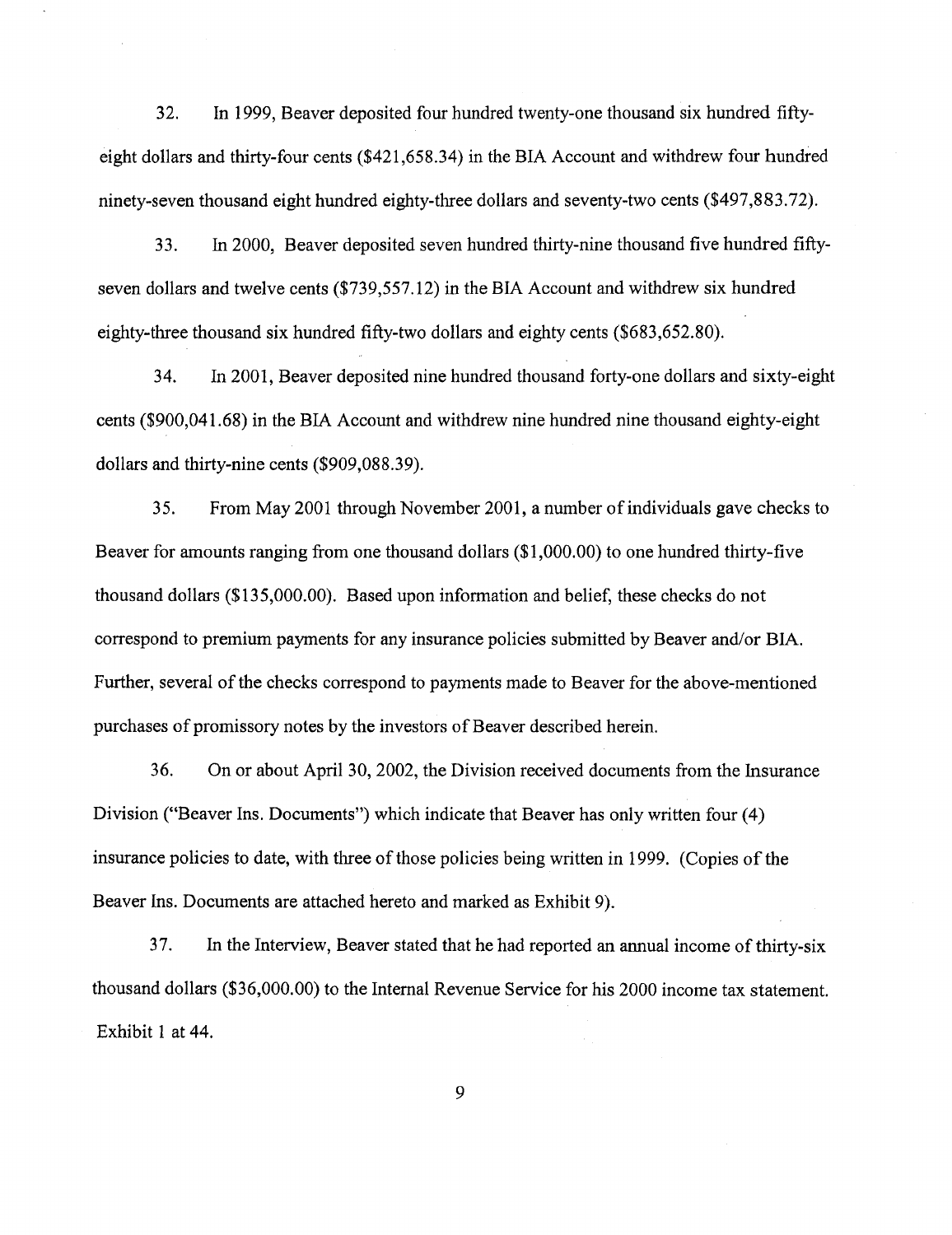38. On or about May 6, 2002, the Division received documents from PMB ("PMB Documents #2") which indicate that Beaver has requested PMB to prepare a number of amortization schedules for investments offered to certain individuals by Beaver during 2002. (Copies of these documents are attached hereto and collectively marked as Exhibit 10).

39. On or about May 23,2002, the Division received documents from PMB ("PMB Documents #3) which indicated that Beaver has requested PMB to prepare three (3) additional schedules for investments offered to certain individuals by Beaver during 2002. (Copies of these documents are attached hereto and collectively marked as Exhibit 11 ).

40. On or about January 15, 2002, Bridges invested twenty-seven thousand five hundred dollars (\$27,500.00) with Beaver in return for eighteen (18) monthly interest payments at an interest rate of twenty-five percent (25%). These payments from Beaver to Bridges were to begin on February 15,2002 and end on July 15,2003.

41. On or about February 11, 2002, Bridges invested an additional thirty-three thousand dollars (\$33,000.00) with Beaver in return for fourteen (14) monthly interest payments at an interest rate of twenty-five percent (25%). These payments from Beaver to Bridges were to begin on March 11, 2002.

42. On or about March 14, 2002, Bridges invested an additional eighteen thousand nine hundred thirty dollars (\$18,930.00) with Beaver in return for eighteen (18) monthly interest payments at an interest rate of twenty-five percent (25%). These payments from Beaver to Bridges were to begin on April 14, 2002.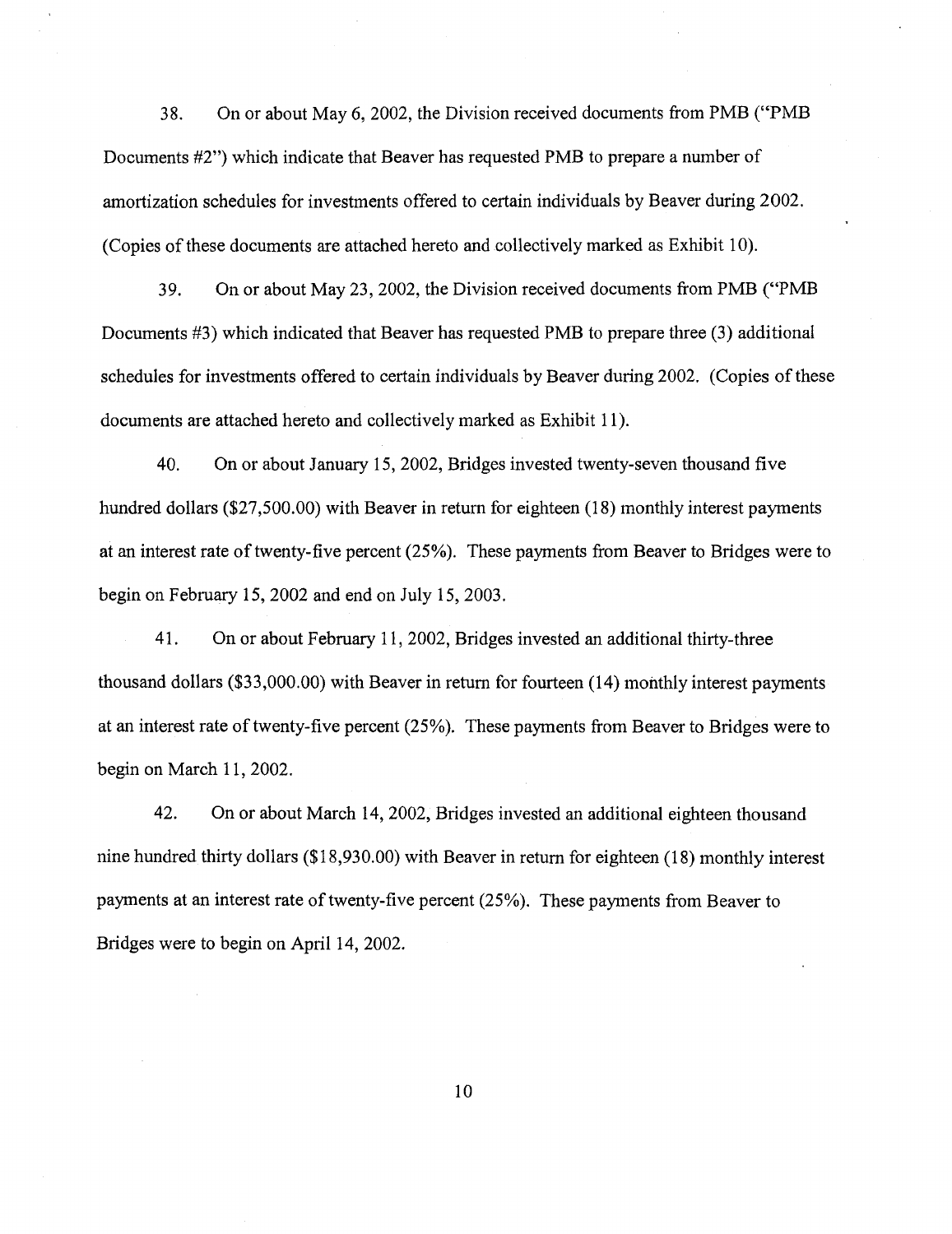43. On or about May 7, 2002, Bridges invested an additional sixteen thousand dollars (\$16,000.00) with Beaver in return for eighteen (18) monthly interest payments at an interest rate of twenty percent (20%). These payments from Beaver to Bridges were to begin on June 7, 2002 and end on November 7, 2003.

44. On or about January 11, 2002, Bunton invested twelve thousand one hundred dollars (\$12,100.00) with Beaver in return for twelve (12) monthly interest payments at an interest rate of twenty-five percent (25%). These payments from Beaver to Bunton were to begin on February 11, 2002 and end on February 11, 2003.

45. On or about March 14, 2002, Bunton invested an additional three thousand sixty dollars (\$3,060.00) with Beaver in return for twelve (12) monthly interest payments at an interest rate of twenty-two percent (22%). These payments from Beaver to Bunton were to begin on April 14, 2002 and end on February 11, 2003.

46. On or about March 14, 2002, B. Bunton invested eleven thousand four hundred fifty dollars (\$11,450.00) with Beaver in return for twelve  $(12)$  monthly interest payments at an interest rate of twenty-two percent (22%). These payments from Beaver to Bunton were to begin on April  $14, 2002$ .

47. On or about January 17, 2002, Betty Nixon ("Nixon") invested twenty thousand dollars (\$20,000.00) with Beaver in return for twelve (12) monthly interest payments at an interest rate of twenty percent (20%). These payments from Beaver to Nixon were to begin on January 17, 2002 and end on February 17, 2003.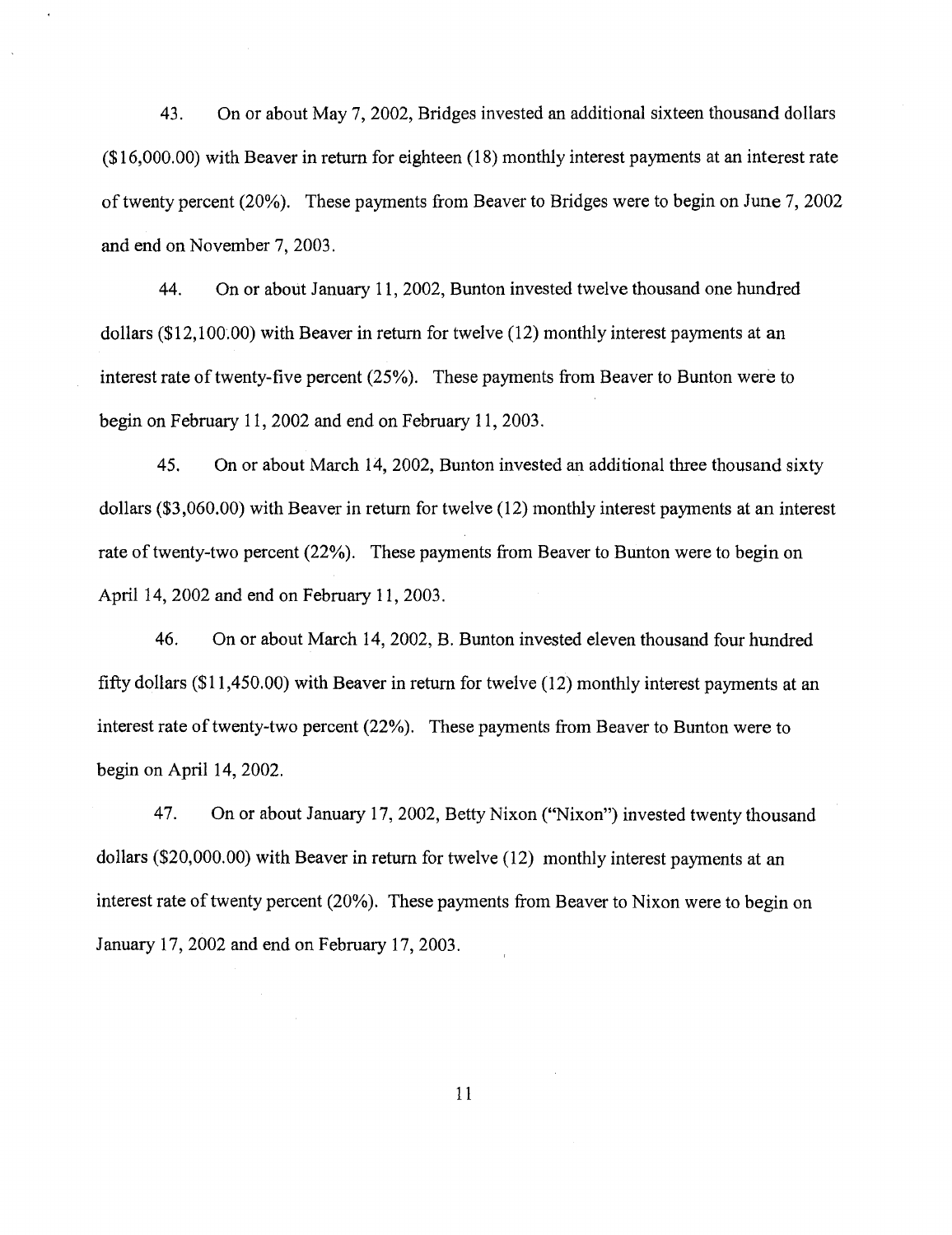48. On or about May 15, 2002, Nixon invested an additional ten thousand two hundred dollars (\$10,200.00) with Beaver in return for twelve (12) monthly interest payments at an interest rate of twenty percent (20%). These payments from Beaver to Nixon were to begin on June 15, 2002 and end on May 15, 2003.

49. On or about January 30, 2002, Edward Liss ("Liss") invested seventy-seven thousand dollars (\$77 ,000.00) with Beaver in return for eighteen (18) monthly interest payments at an interest rate of twenty percent (20%). These payments from Beaver to Liss were to begin on March 1, 2002.

50. On or about January 30, 2002, Edward Liss ("Liss") invested an additional eighty thousand dollars (\$80,000.00) with Beaver in return for eighteen (18) monthly interest payments at an interest rate of twenty-one percent (21 %). These payments from Beaver to Liss were to begin on March 1, 2002.

51. On or about February 7, 2002, Jeter invested sixty-five thousand dollars (\$65,000.00) with Beaver in return for twelve (12) monthly interest payments at an interest rate of twenty-five percent (25%). These payments from Beaver to Jeter were to begin on March 7, 2002.

52. On or about February 7, 2002, Jeter invested an additional eighteen thousand dollars (\$18,000.00) with Beaver in return for twelve (12) monthly interest payments at an interest rate of twenty-five percent (25%). These payments from Beaver to Jeter were to begin on March 7, 2002.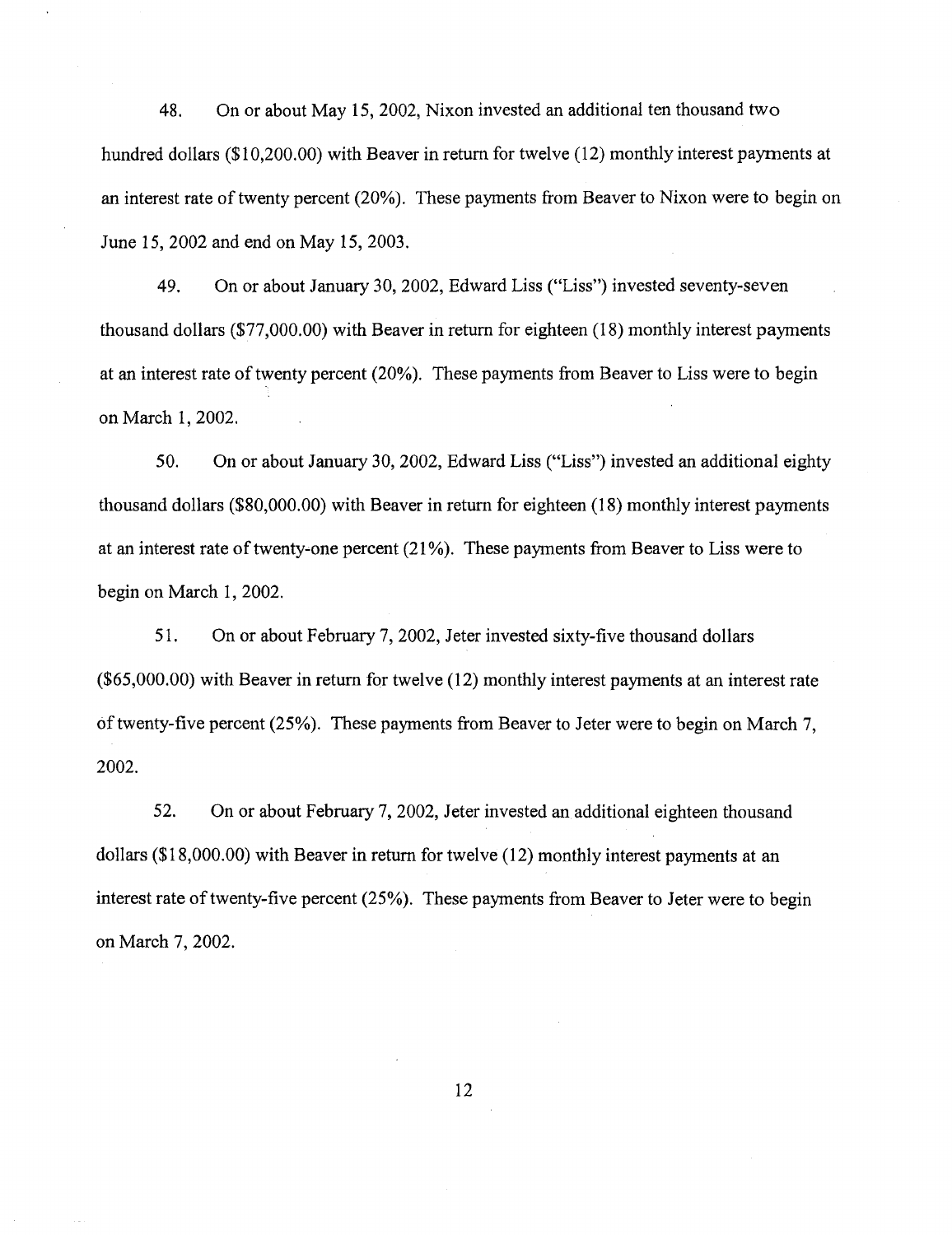53. On or about April 4, 2002, Jeter invested an additional seventeen thousand five hundred dollars (\$17,500.00) with Beaver in return for twelve (12) monthly interest payments at an interest rate of twenty-five percent (25%). These payments from Beaver to Jeter were to begin on May 4, 2002.

54. On or about February 14, 2002, Kate Rainey ("Rainey") invested twenty thousand dollars (\$20,000.00) with Beaver in return for twelve (12) monthly interest payments at an interest rate of twenty-four percent (24%). These payments from Beaver to Rainey were to begin on March 14, 2002.

55. On or about March 14, 2002, Rainey invested an additional seven thousand five hundred dollars (\$7,500.00) with Beaver in return for twelve (12) monthly interest payments at an interest rate of twenty-four percent (24%). These payments from Beaver to Rainey were to begin on April 14, 2002.

56. On or about March 14, 2002, Rainey invested an additional ten thousand two hundred dollars (\$10,200.00) with Beaver in return for twelve (12) monthly interest payments at an interest rate of twenty percent (20%). These payments from Beaver to Rainey were to begin on June 14, 2002 and end on May 14, 2003.

57. On or about February 15,2002, James McClure ("McClure") invested five thousand five hundred dollars (\$5,500.00) with Beaver in return for twelve (12) monthly interest payments at an interest rate of twenty-five percent (25%). These payments from Beaver to McClure were to begin on March 15, 2002.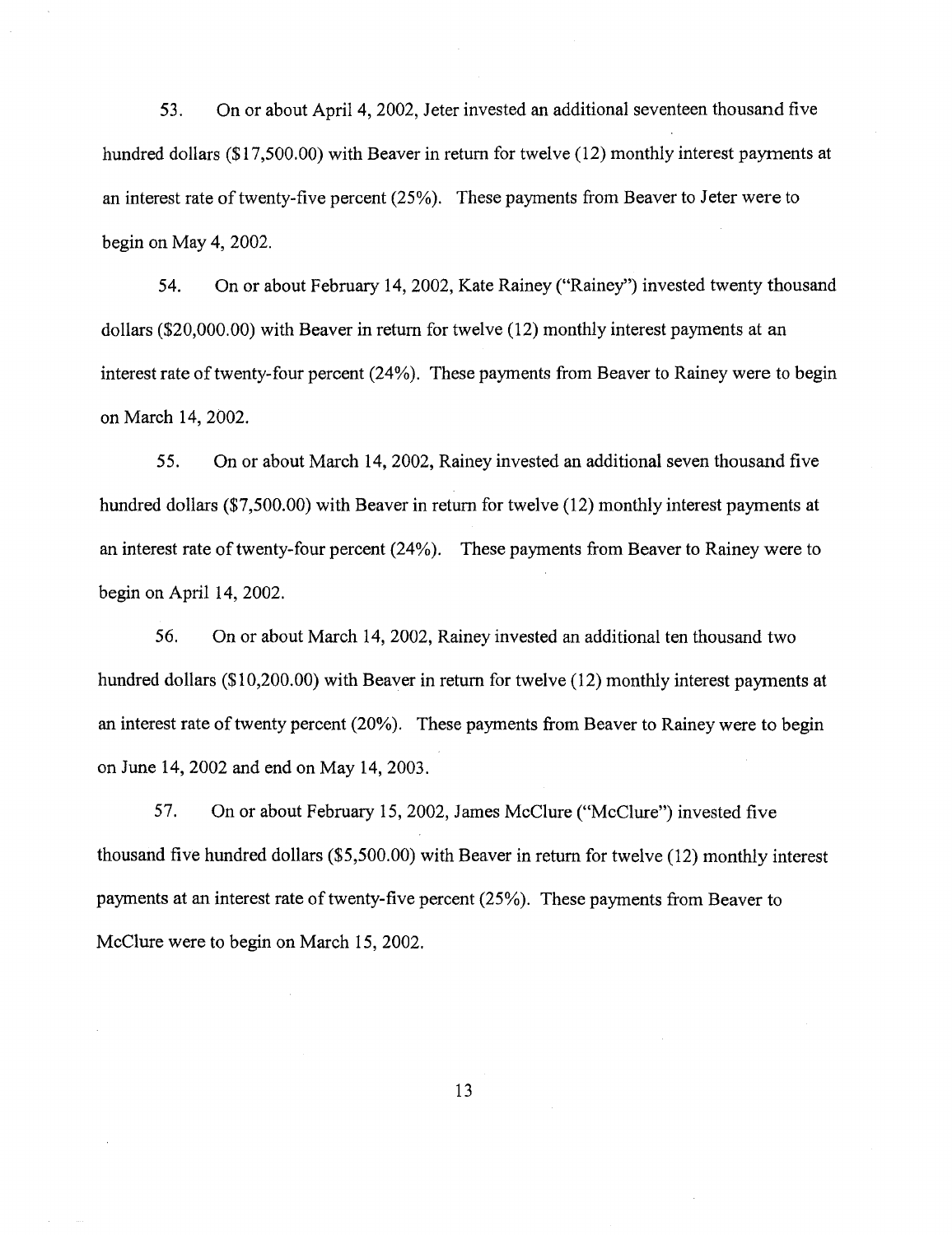58. On or about February 15, 2002, McClure invested an additional eight thousand six hundred twenty-five dollars (\$8,625.00) with Beaver in return for twelve (12) monthly interest payments at an interest rate of twenty-five percent (25%). These payments from Beaver to McClure were to begin on March 15, 2002.

59. 0 or about February 22, 2002, J. Wimberly invested sixteen thousand eight hundred dollars (\$16,800.00) with Beaver in return for eighteen (18) monthly interest payments at an interest rate of twenty percent (20%). These payments from Beaver to J. Wimberly were to begin on March 22, 2002.

60. On or about April 10, 2002, J. Wimberly invested an additional forty-eight thousand one hundred dollars (\$48,100.00) with Beaver in return for eighteen (18) monthly interest payments at an interest rate of twenty percent (20%). These payments from Beaver to J. Wimberly were to begin on May 10, 2002.

61. On or about April 6, 2002, Billy Wimberly ("B. Wimberly'') and Peggy Wimberly ("P. Wimberly") invested twenty-two thousand dollars (\$22,000.00) with Beaver in return for twelve (12) monthly interest payments at an interest rate of twenty percent (20%). These payments from Beaver to B. Wimberly and P. Wimberly were to begin on May 6, 2002.

62. On or about April 10, 2002, J. Wimberly invested forty-eight thousand one hundred dollars (\$48,100.00) with Beaver in return for eighteen (18) monthly interest payments at an interest rate of twenty percent (20%). These payments from Beaver to J. Wimberly were to begin on May 10, 2002.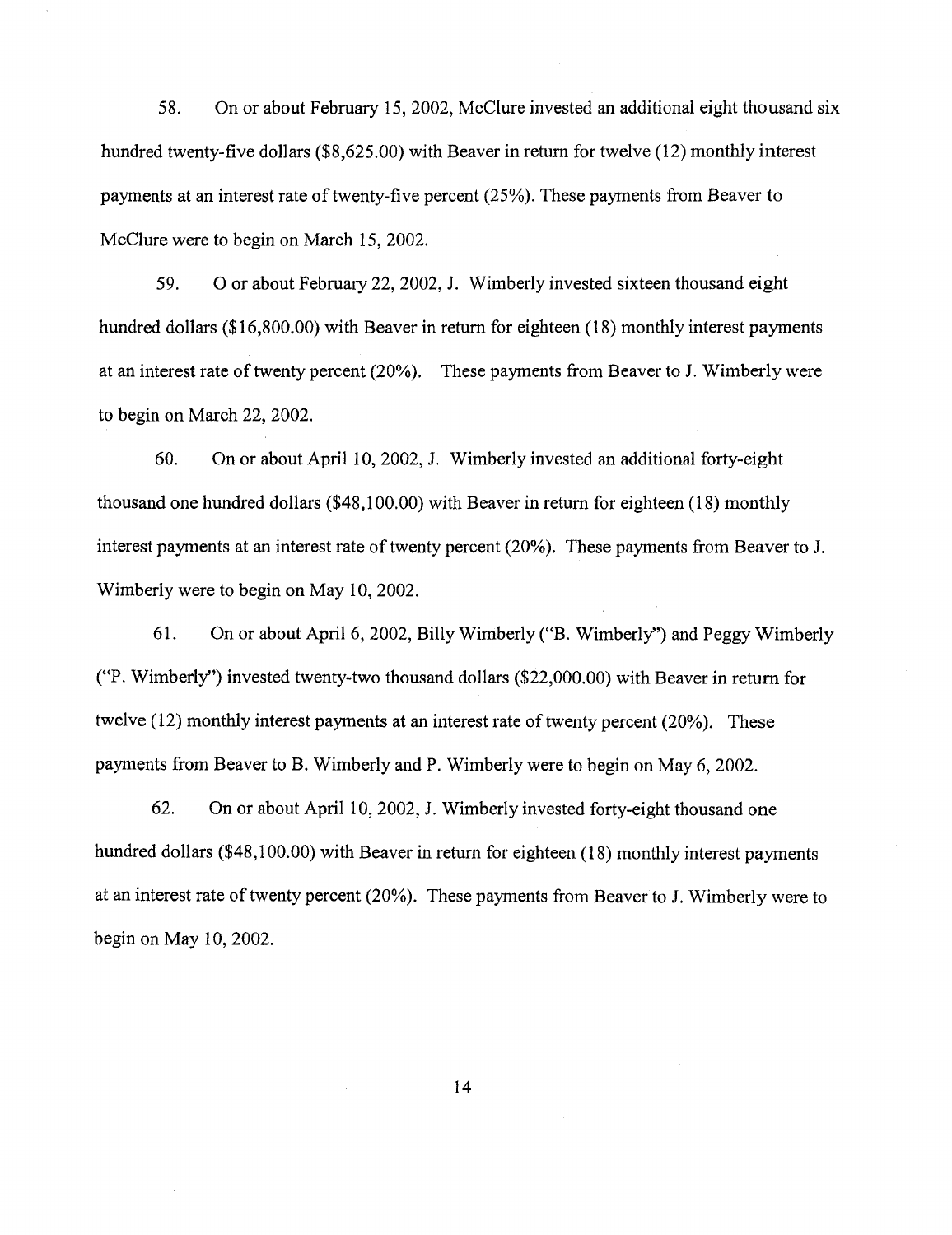63. On or about April 23, 2002, Gene Wimberly ("G. Wimberly'') invested twentyfive thousand dollars (\$25,000.00) with Beaver in return for eighteen (18) monthly interest payments at an interest rate of twenty percent (20%). These payments from Beaver to G. Wimberly were to begin on May 23, 2002.

64. Upon information and belief, Beaver is continuing to (1) act as an unregistered broker-dealer in violation of the Act; (2) is continuing to offer unregistered securities in violation of the Act; and (3) is continuing to misrepresent and/or make material omissions of fact in connection with the sale of such unregistered securities.

### **CONCLUSIONS OF LAW**

65. Tenn. Code Ann. § 48-2-104 provides that:

(a) It is unlawful for any person to sell any security in this state unless:

( 1) It is registered under this part;

(2) The security or transaction is exempted under § 48-2-103; or

(3) The security is a covered security.

(b) The [ C]ommissioner may, after notice and opportunity for a hearing under the Uniform Administrative Procedures Act, compiled in title 4, chapter 5, impose a civil penalty against any person found to be in violation of this section, or any regulation, rule or order adopted or issued under this section, in an amount not to exceed ten thousand dollars (\$10,000) per violation.

66. Tennessee Code Annotated§ 48-2-102(3) defines a "broker-dealer" as any person

engaged in the business of effecting transactions in securities for the account of others, or any person

engaged in the business of buying or selling securities issued by one (1) or more other persons for

such person's own account and as part of a regular business rather than in connection with such

person's investment activities.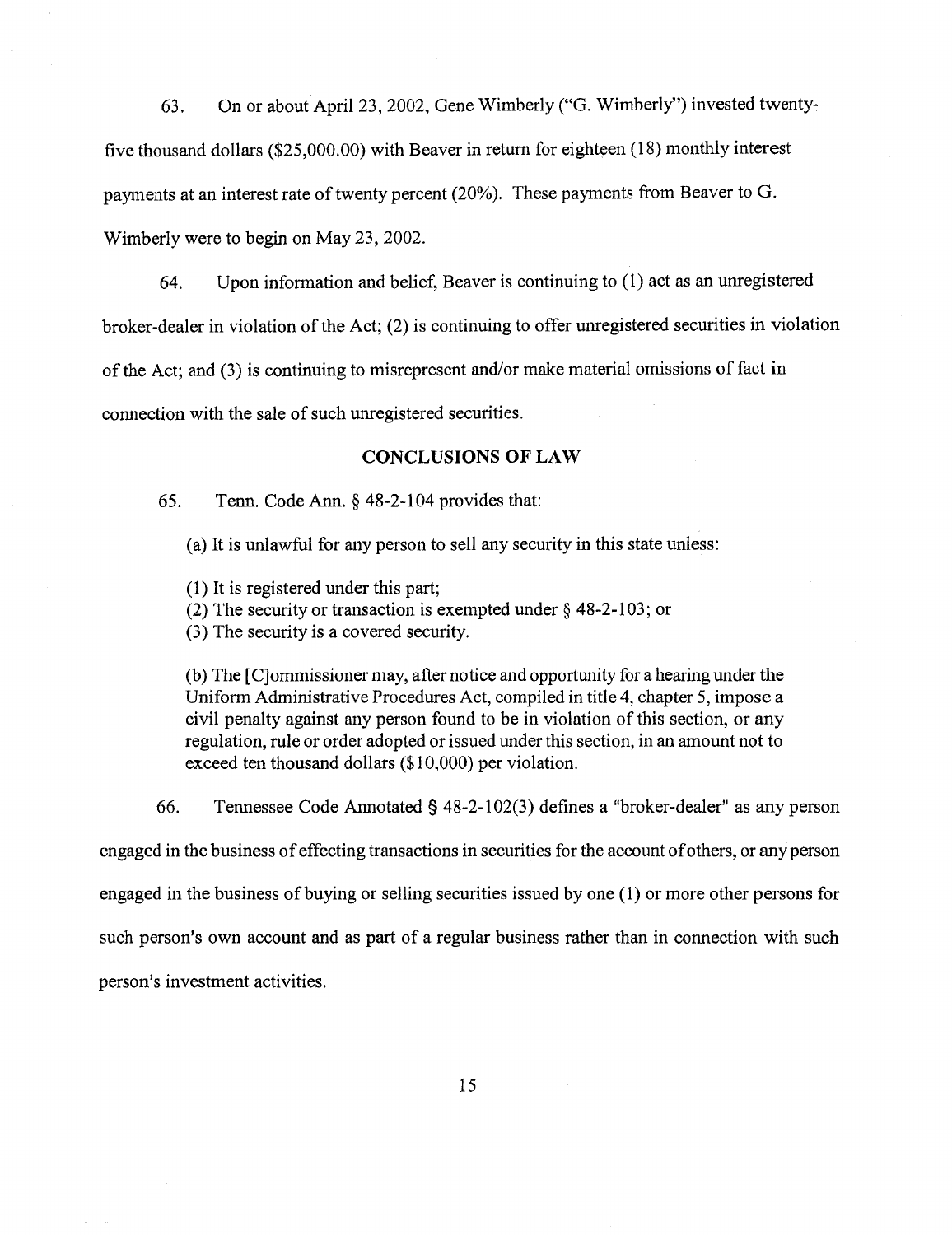67. Tennessee Code Annotated§ 48-2-1 02(2) defines an "agent" as any individual, other than a broker-dealer, who represents a broker-dealer in effecting or attempting to effect purchases or sales of securities from, in or into this state.

68. Tennessee Code Annotated § 48-2-1 09( a) provides, in pertinent part, that:

(a) It is unlawful for any person to transact business from or in this state as a broker-dealer or agent unless such person is registered as a broker-dealer or agent under this part.

(e) The commissioner may, after notice and an opportunity for a hearing under the Uniform Administrative Procedures Act, compiled in title 4, chapter 5, impose a fine against any person found to be in violation of this section, or any regulation, rule or order adopted or issued under this section, in an amount not to exceed ten thousand dollars (\$10,000) per violation.

69. Tennessee Code Annotated§ 48-2-121 (a) provides that it is unlawful for any person,

in connection with the offer, sale or purchase of any security in this state, directly or indirectly, to employ any device, scheme, or artifice to defraud, make any untrue statement of a material fact or omit to state a material fact necessary in order to make the statements made, in light of the circumstances under which they are made, not misleading, or engage in any act, practice or course of business which operates or would operate as a fraud or deceit upon any person.

70. Based upon the Findings of Fact, the Respondent has violated and is violating Tennessee Code Annotated § 48-2-104(a) by selling unregistered securities which are not subject to an exemption and which are not covered securities, as defined in the Act.

71. Based upon the Findings of Fact, the Respondent has violated and is violating Tennessee Code Annotated§ 48-2-109(a) by acting as an unregistered broker-dealer.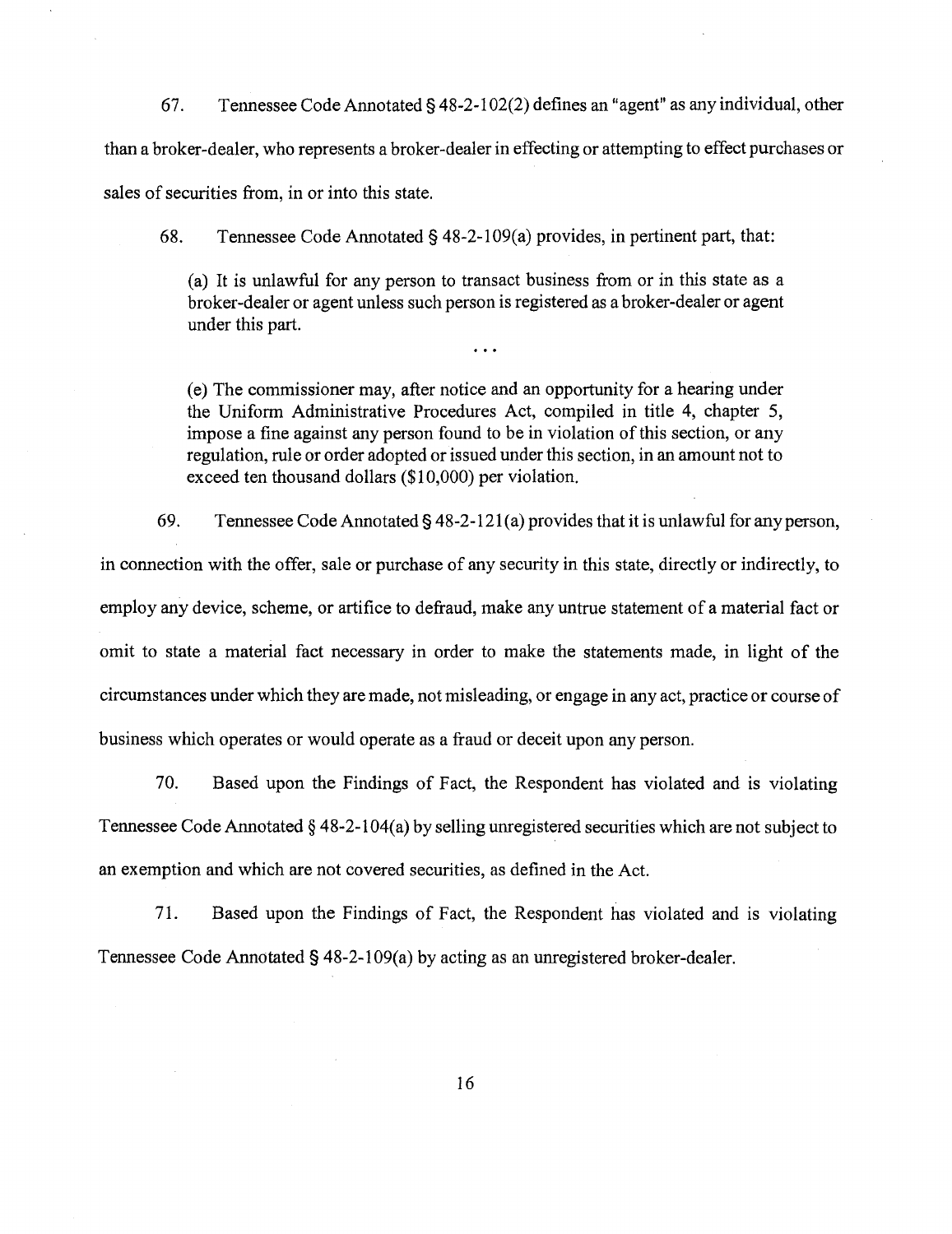72. Based upon the Findings of Fact, the Respondent has violated and is violating Tennessee Code Annotated § 48-2-121 (a) by making material misrepresentations and omissions of facts in the offer and sale of securities.

73. Based upon the Findings ofFact, the Commissioner concludes that the Respondent has violated and is continuing to violate the Act, specifically at Tenn. Code Ann. §§ 48-2-104, 109, and 121, as set forth above.

74. Tennessee Code Annotated§ 48-2-116 provides that the Commissioner may make, promulgate, amend, and rescind such Orders as are necessary to carry out the provisions of the Tennessee Securities Act of 1980, as amended, and that such Order is in the public interest, necessary for the protection of investors, and consistent with the purposes fairly intended by the policy and provisions of the Act.

75. Tennessee Code Annotated§ 48-2-116( e)(2) provides that no Order may be entered without (1) prior notice to affected parties unless the Commissioner determines that prior notice would not be in the public interest and would be detrimental to the protection of investors, (2) an opportunity for a hearing before the Commissioner, and (3) written Findings of Fact and Conclusions of Law.

76. Based upon the Findings of Fact and Conclusions of Law described herein, it would not be in the public interest and it would be detrimental to the protection of investors if prior notice of this Order were given to affected party.

**NOW, THEREFORE,** in consideration of the foregoing, it is **ORDERED** that:

1. The Respondents shall comply with all provisions of the Act.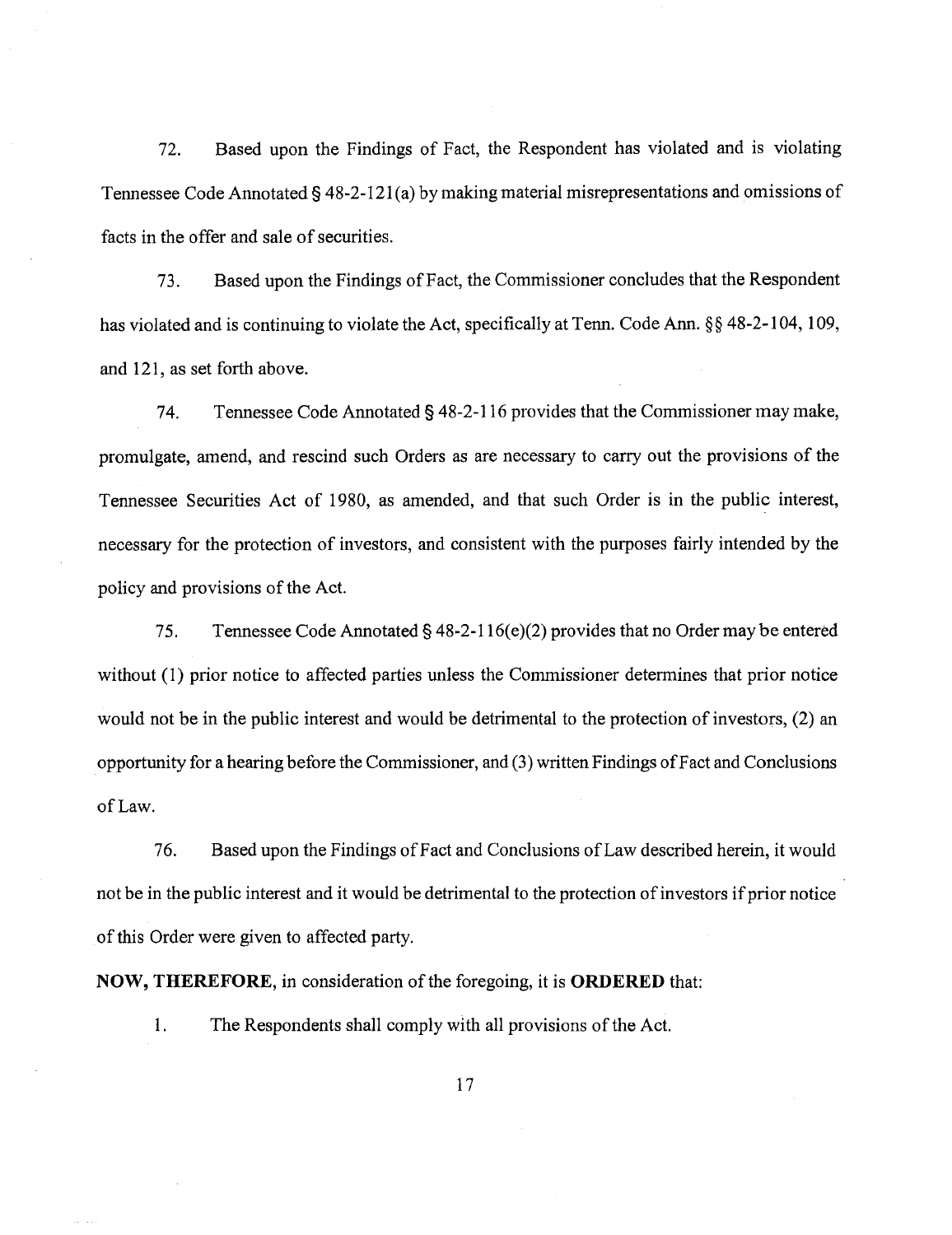2. The Respondents shall cease and desist in further conduct as a broker-dealer, investment adviser or agent thereof from, in, or into the State of Tennessee until such time as he is effectively registered with the Division to engage in such activity.

3. The Respondents shall cease and desist in further offerings and sales of securities from, in or into the State of Tennessee until such time as he has complied with all registration requirements under the Act and the rules and regulations promulgated thereunder.

4. The Respondents shall cease and desist further use of any device, scheme, or artifice to defraud, make any untrue statement of a material fact or omit to state a material fact necessary in order to make the statements made, in light of the circumstances under which they are made, not misleading, or engage in any act, practice or course of business which operates or would operate as a fraud or deceit upon any person in the offer and/or sale of a security from, in or into this State.

5. The Respondents shall, in light of the Respondent's violations of the Act, pay a three hundred fifty thousand dollar (\$350,000.00) civil penalty to the Division for his thirty-five (35) respective violations of Tenn. Code Ann.  $\S$ § 48-2-104(a) and 109(a).

6. All persons in any way assisting, aiding, or helping any of the aforementioned Respondents in any of the aforementioned violations of the Act shall cease and desist from all such activities in violation of the Act.

This Order is not intended to prohibit any lawful conduct in which the Respondents might be engaged.